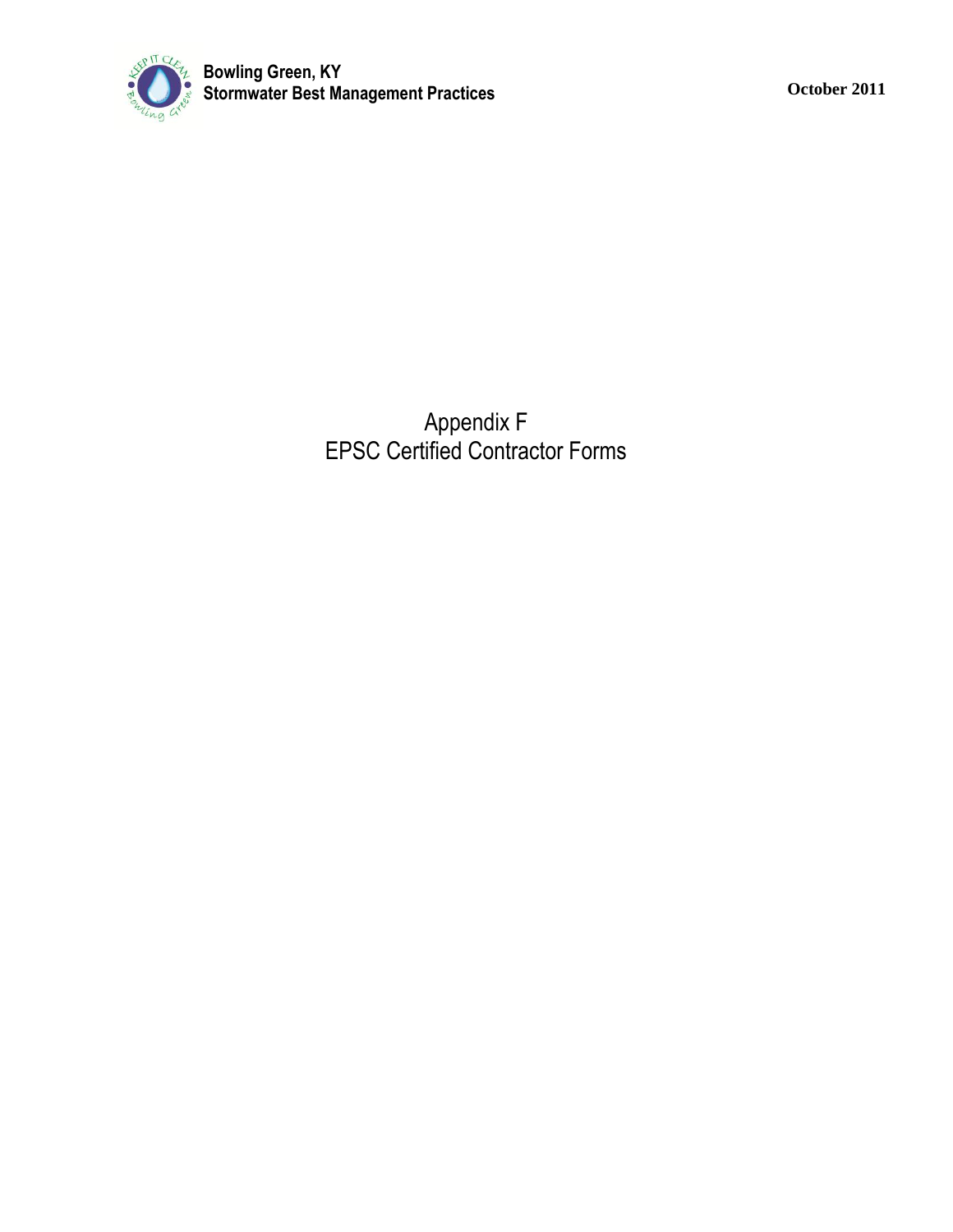

**City of Bowling Green EPSC Contractor Certification:**

*Policies and Procedures*

# **Description**

The Storm Water Ordinance (Ordinance 21-2) adopted by the City of Bowling Green states the following:

"Each permit application shall include a statement that any land clearing, construction or development involving the movement of earth shall be in accordance with the EPSC Plan and that a certified contractor shall be responsible for implementing and maintaining all aspects of the plan."

In addition, the Storm Water Ordinance defines a "certified contractor" as a person who has received Erosion Prevention and Sediment Control (EPSC) training and is licensed by the City of Bowling Green to inspect and maintain erosion prevention and sediment control practices.

Policies and procedures to implement a Contractor Certification Program in support of the Storm Water Ordinance are provided in this document.

# **Certification**

## *Obtaining Initial Certification*

To become initially certified, a contractor must attend a training program conducted by the City of Bowling Green and pass the training program test, offered at the close of training. A grade of 70 or higher will be considered a passing grade, therefore recognizing the contractor as a Certified Contractor. Participants receiving a grade lower than 70 will be required to take the training course and exam again and will be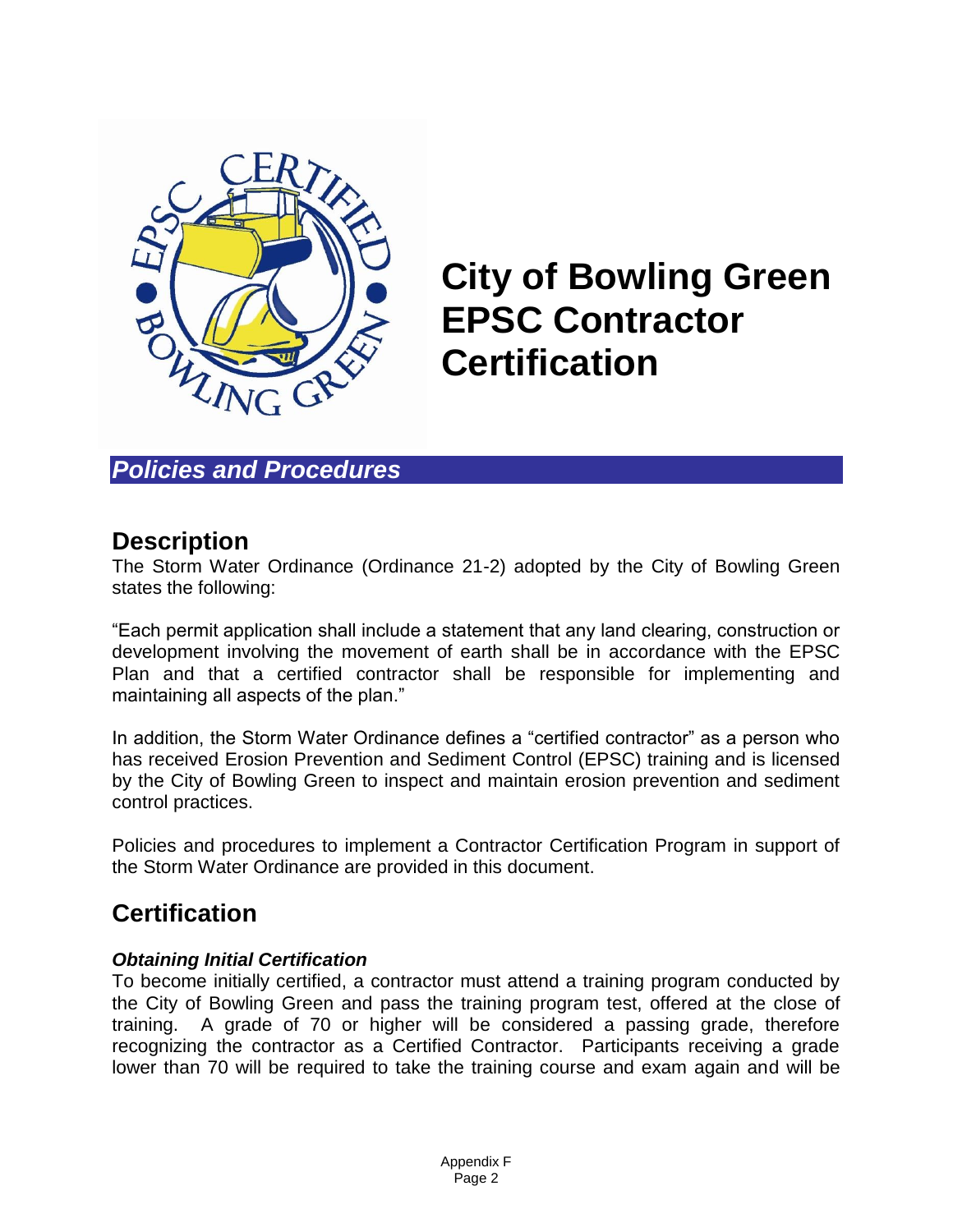required to pay any registration fees associated with the training program in order to become a Certified Contractor.

Other training options, such as self study materials, online tutorials, and individual tests administered by City staff, may be developed in the future as a method to meet training demands.

The City will maintain a list of Certified Contractors and will publish the list on the City's website.

### *Certified Contractor Substitution Procedures*

The City recognizes that contractors for a site change over time for various reasons. When the Certified Contractor for a site changes, it is the responsibility of the existing Certified Contractor for a permitted site to notify the City Engineer of the change in writing.

### *Recertification*

Certified Contractors will be required to be re-certified every three years. The City will send reminder notices to Certified Contractors at least three months before the certification expiration date, reminding them of the requirement to obtain re-certification. In the event that a certification lapses without being renewed, the contractor will be required to reapply.

Re-certification will consist of completing the City-sponsored training and attending at least one field day event sponsored or provided by the City within the 3 years prior to submitting an application for recertification. Training opportunities will be identified on the City's website.

## *Reciprocity*

The City Engineer will consider other similar EPSC certification programs as equivalent to the Bowling Green Contractor Certification training requirements on a case-by-case basis.

### *Revoking Certifications*

The City Engineer has the authority to rescind or revoke a contractor's certification. A certification can be revoked when a contractor fails to respond appropriately to written warnings and/or violations from City staff. The City will consider the severity of the problem or violation when considering revoking a certification.

# **Responsibilities of Certified Contractors**

Certified Contractors are responsible for the following on new development within the City of Bowling Green's jurisdiction:

1. Understand when an Erosion Prevention and Sediment Control Plan is required by the City and inform developers prior to beginning land-disturbing activities of the requirement for a plan.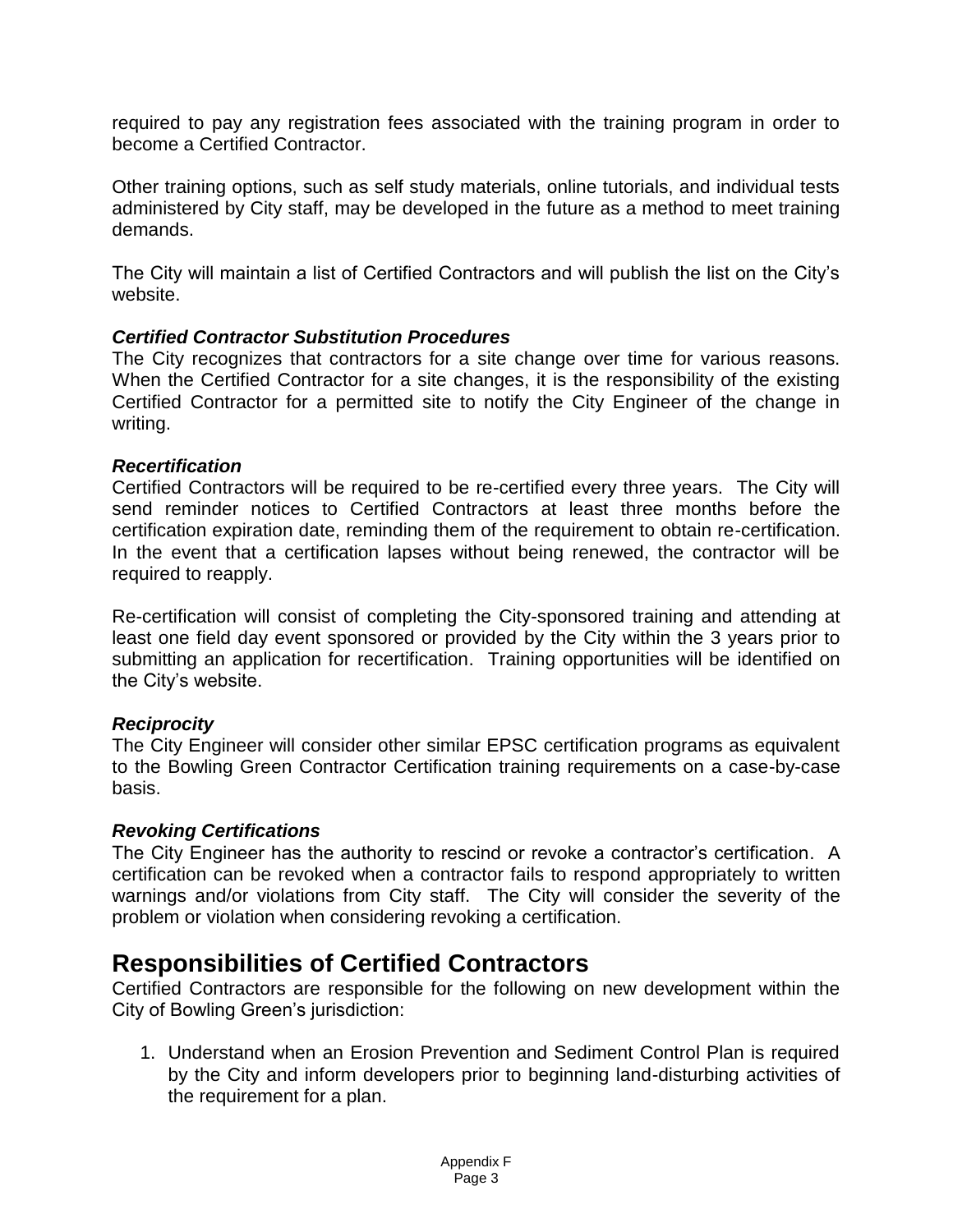- 2. Install or oversee the installation of erosion prevention practices (EPP), sediment management practices (SMP) and good housekeeping practices (GHP) before land disturbing activities begin.
- 3. Inspect EPP, SMP and GHP controls every 7 calendar days and before and after storm events producing ½ inch or more of precipitation. Document the findings of the site inspections, inform the developer of the findings, and maintain inspection documentation for the permitted site.
- 4. Maintain EPP, SMP and GHP controls during the life of the construction site. Maintenance of controls must be conducted in accordance with the requirements identified in the City's *Best Management Practices Manual*.
- 5. Act as the site contact for the City regarding the EPSC plan, relaying information to the permit holder from the City.
- 6. Inform the City in writing of Certified Contractor substitutions, deletions and/or additions.

## *Developments Requiring a Certified Contractor*

Whenever the City Engineer or the Planning Commission's Engineer requires an Erosion Control Plan, a certified contractor, if known, must be identified in the permit application package. However, the Certified Contractor should be identified prior to any permit approval and beginning any site work. The following information must be submitted with the application:

> Certified Contractor's name, company name, address, phone number, and certification number. **The contractor's certification number must be included in the application package**.

On residential subdivisions where numerous grading or site contractors are likely to be working, a representative of the contractor responsible for performing the initial grading and installation of initial EPSC practices must be identified as the Certified Contractor when the Storm Water Management Plan is submitted for review during the preconstruction conference. However, prior to obtaining a building permit, the applicant must identify the new Certified Contractor for the individual lot **or** certify that the overall Storm Water Pollution Prevention Plan (which includes the EPSC Plan) for the development will be followed and that the Certified Contractor for the overall development will also serve as the Certified Contractor for the individual lot.

## *Certified Contractors and Permit Responsibilities in Residential Subdivisions*

*Note: The KPDES Permit Requirements as they relate to KPDES permittees and copermittees state the following: The KPDES general permit for construction activities requires contractors and subcontractors responsible for implementing each control measure to 1) be identified in the BMP plan and 2) sign a statement acknowledging that they understand the terms and conditions of the general permit.*

It is the desire of the City of Bowling Green to apply EPSC regulations and requirements uniformly and fairly across the City's jurisdiction. Often, responsibilities for EPSC maintenance become difficult to define in residential subdivisions. In an effort to define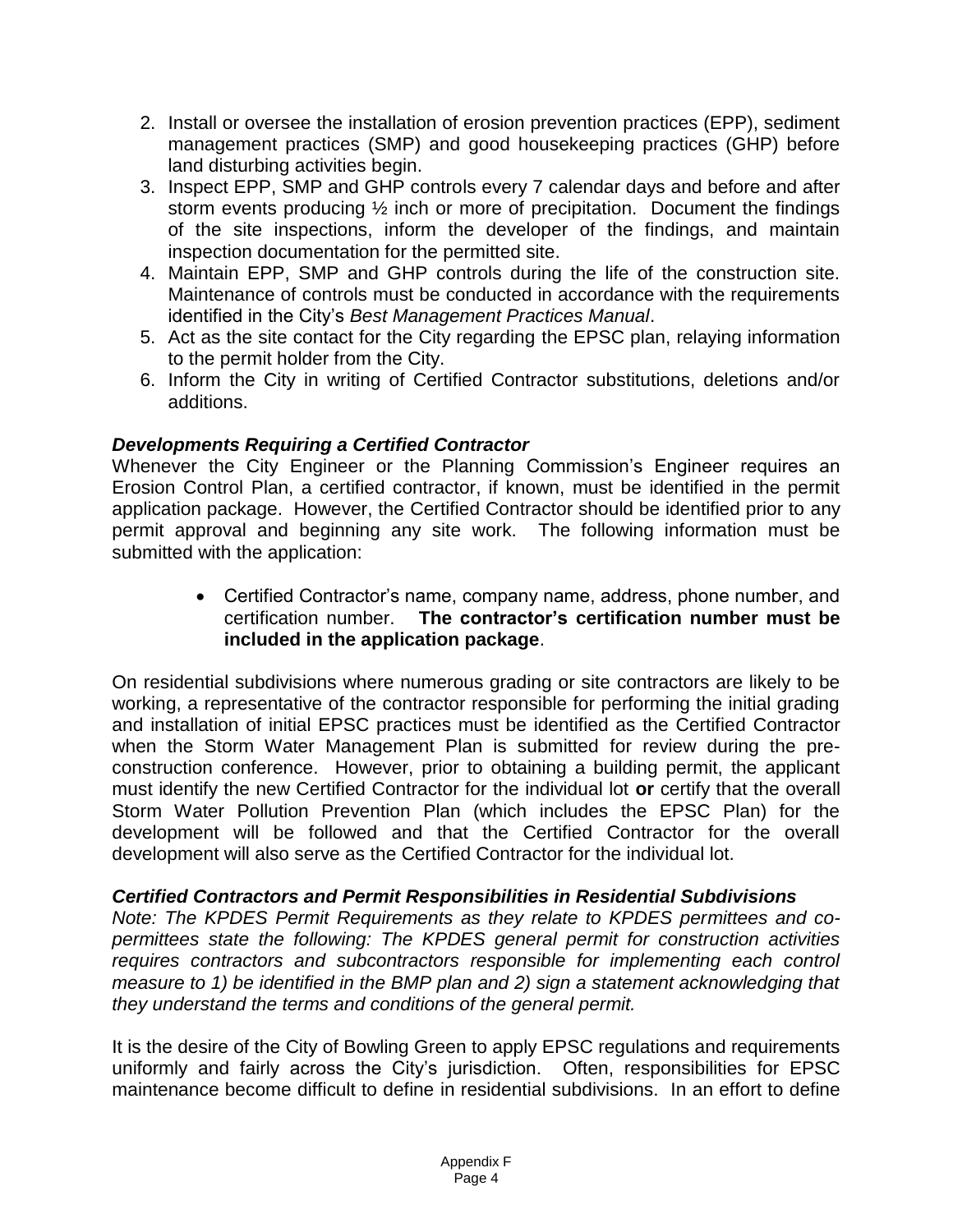responsibilities for EPSC installation, inspection and maintenance in residential subdivisions where numerous homebuilders and contractors may be present, the City will require homebuilders to submit an individual EPSC plan for a residential lot at the time that he/she applies for a building permit. **The individual lot EPSC plan will be simplistic and will not require detailed plans as long as the following conditions are met:**

- $\checkmark$  The lot does not require a Grading and Drainage Plan or a SWMP.
- $\checkmark$  The lot does not include flood hazard areas.
- $\checkmark$  The lot does not include critical slopes.
- $\checkmark$  The lot does not include a sinkhole.
- $\checkmark$  Development on the lot will not create more than 3400 ft<sup>2</sup> of impervious surfaces.

The individual lot EPSC plan will be reviewed and after approval, a building permit can be issued. For lots approved under this policy, the developer will no longer be responsible for EPSC for that lot within the development. Inspections and maintenance for that lot will be the responsibility of the homebuilder, and the homebuilder will be subject to enforcement for violations on that lot. The homebuilder will be required to identify the Certified Contractor when submitting the EPSC plan and applying for the building permit.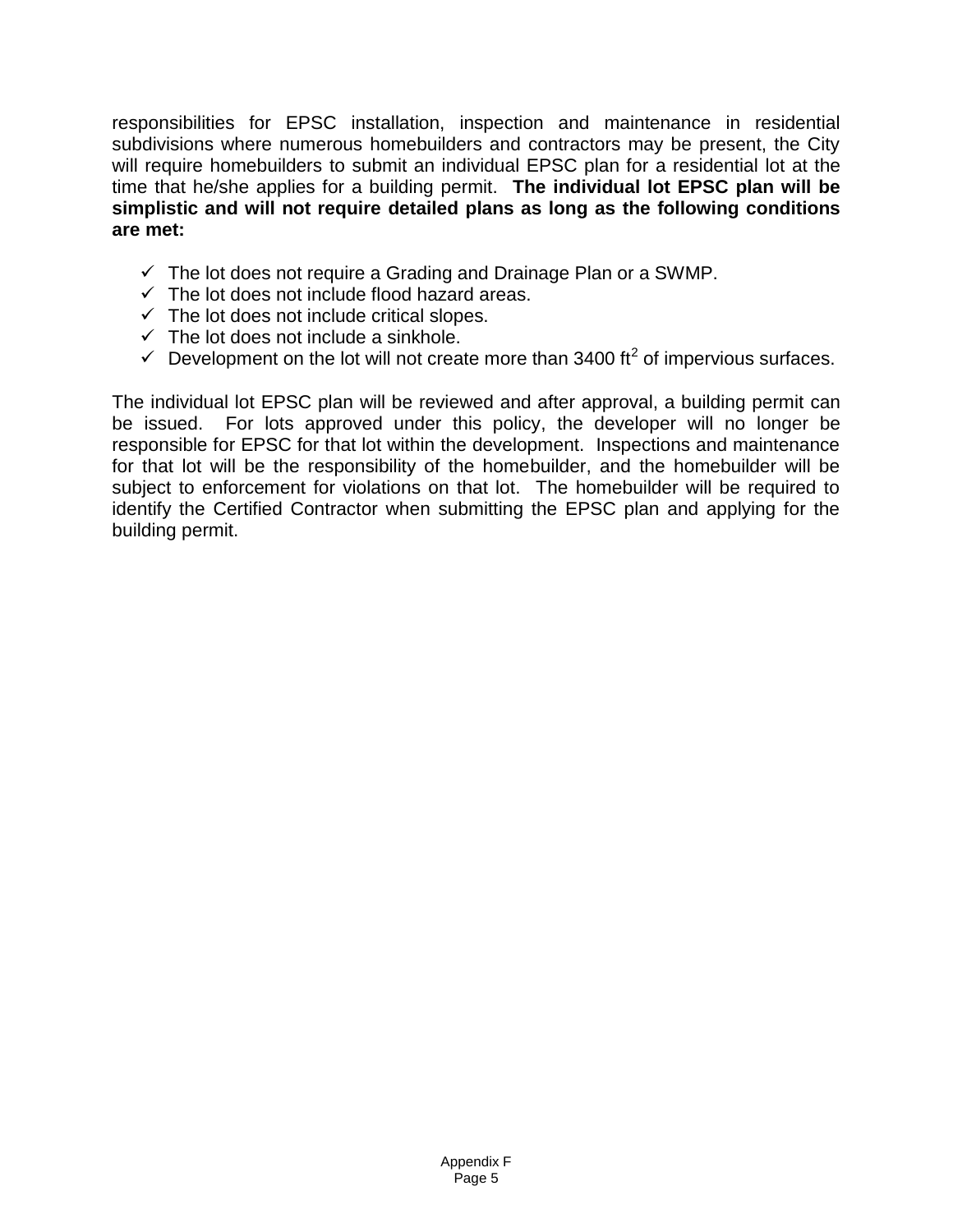## **Contractor/Subcontractor Agreement Form**

| <b>Contractor Information</b>    |                                     |      |
|----------------------------------|-------------------------------------|------|
| Name:                            |                                     |      |
| Address:                         |                                     |      |
| City:                            | State:                              | Zip: |
|                                  | Fax: $\qquad \qquad$                |      |
| <b>Subcontractor Information</b> |                                     |      |
| Name:                            | <b>Contractor Certification No:</b> |      |
| Company:                         |                                     |      |
| Address:                         |                                     |      |
| City: $\qquad \qquad \qquad$     | State:                              | Zip: |
|                                  |                                     |      |
| <b>Site Information</b>          |                                     |      |
| Site Description:                |                                     |      |
|                                  |                                     |      |
|                                  |                                     |      |
|                                  |                                     |      |

I certify, under penalty of law, that I understand the terms and conditions of the Kentucky Pollution Discharge Elimination System (KPDES) and City of Bowling Green permits that authorizes storm water discharges from active constructions site. I am aware that significant penalties exist related to permit conditions and regulations for the discharge of pollutants off-site and accept the responsibility for compliance with these conditions and regulations.

Subcontractor Signature:

Date: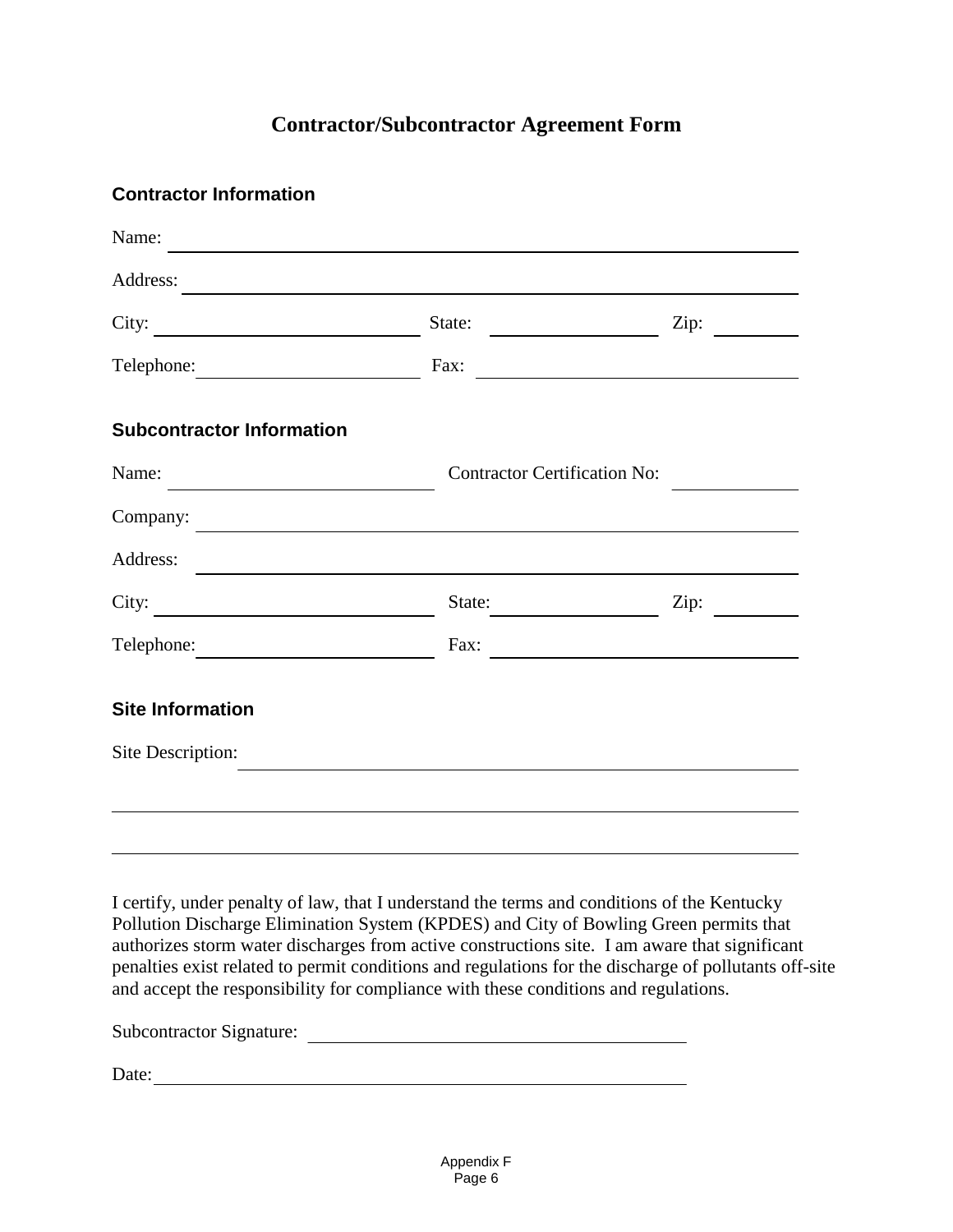# **Owner/Contractor Agreement Form**

#### **Owner Information**

| Name:                                                                                                                         |                                                           |      |
|-------------------------------------------------------------------------------------------------------------------------------|-----------------------------------------------------------|------|
| Address:                                                                                                                      |                                                           |      |
| City:<br><u> 1980 - Johann Barn, mars ann an t-Amhain Aonaich an t-Aonaich an t-Aonaich ann an t-Aonaich ann an t-Aonaich</u> | State:                                                    | Zip: |
| Telephone:                                                                                                                    | Fax:                                                      |      |
| Cell Number:<br><u> 1989 - Johann Barbara, martxa alemaniar a</u>                                                             |                                                           |      |
| <b>Contractor Information</b>                                                                                                 |                                                           |      |
| Name:                                                                                                                         | <b>Contractor Certification No:</b>                       |      |
| Company:<br>the control of the control of the control of the control of the control of the control of                         |                                                           |      |
| Address:                                                                                                                      |                                                           |      |
| City:                                                                                                                         | State:                                                    | Zip: |
| Telephone:<br><u> 1980 - Johann Barbara, martxa a</u>                                                                         | Fax:<br><u> 1980 - Johann Barbara, martxa alemaniar a</u> |      |
| Cell Number:                                                                                                                  |                                                           |      |
| <b>Site Information</b>                                                                                                       |                                                           |      |
| Site Description:                                                                                                             |                                                           |      |
|                                                                                                                               |                                                           |      |
|                                                                                                                               |                                                           |      |

I certify, under penalty of law, that I understand the terms and conditions of the Kentucky Pollution Discharge Elimination System (KPDES) and City of Bowling Green permits that authorizes storm water discharges from active constructions site. I am aware that significant penalties exist related to permit conditions and regulations for the discharge of pollutants off-site and accept the responsibility for compliance with these conditions and regulations.

Contractor Signature: